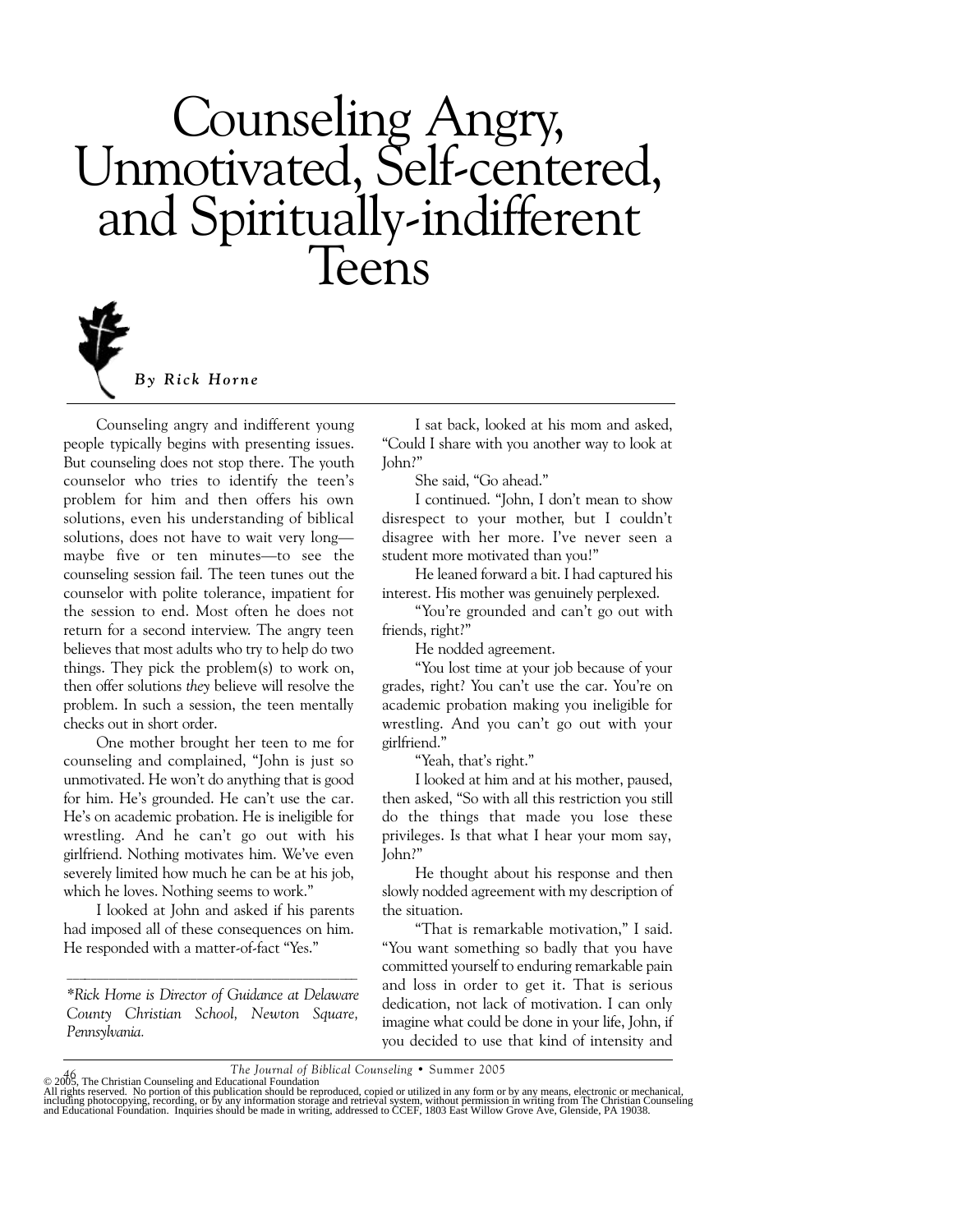commitment to get things that could benefit you instead of things that bring loss and trouble."

John was motivated—but not to do what his mother, the youth pastor, teachers, or I wanted, regardless of how noble, beneficial, or painful these goals seem. He was not even motivated to do what God wanted. He was motivated to pursue his own "wants." Just because a young person is not motivated to go after the things the adults in his life want him to pursue, one cannot conclude that he is not motivated. All teens, no matter how indifferent to parental or school goals, are highly motivated.

# *Start With the Teen's "Wise Wants"*

If I am going to help John, I must tune into what he wants on two levels: first, what he is aware that he wants, and second his "wise wants"—his motives that contain some wisdom. If I can detect these "wise wants," I may be able to help John see how he can get what he "wisely wants" by making biblically-principled choices. At the same time, I may be able to show John how his current actions now torpedo the very things he does want.

Solomon, in his proverbial counsel, presumes that motives are a part of us, even though we may not be aware of them. "A man's ways seem right to him but motives are judged by the LORD" (Prov. 18:3). We all act. We all have thoughts about our acts. And we all have motives for our acts and thoughts. This verse does not give *carte blanche* approval to all motives. In fact, all our motives are contaminated by sin. But at this deeper level, because of God's creation and common grace, other biblical testimony assumes that some of our motives contain some measure of wisdom.

We can fruitfully counsel young people who are committed to their wants by detecting and affirming their underlying "wise wants." These are the desires, motives, longings and wants that God has created as part of our human nature. For sure, it is ultimately God's purposes that the teen needs to pursue. It is God's truth that will set the teen free. It is also the teen's common self-centeredness that distorts his perspective about his problems and the real solutions to them. The purpose of this article is to show that the way to get a teen to these points of conviction is to begin, as Scripture does in its model of youth ministry, in Proverbs with his "wise wants."

# *"Wise Wants"—a Scriptural Precedent for Beginning Youth Counseling*

God's approach to young people, as pictured in the wisdom literature, shows that the young person's interests are wise starting places for the counselor. In Proverbs, wise counsel to angry, foolish, or indifferent young people begins with apparent solutions to the desires and goals they already have. The vast majority of the proverbs make certain assumptions about the motivations of young adults. "Lazy hands make a man poor, but diligent hands bring wealth" (Prov. 10:4) assumes that teens want to avoid poverty and acquire wealth. "A man is praised according to his wisdom, but men with warped minds are despised" (Prov. 12:8) assumes that young people want praise, approval, and respect and do not want the opposite. These desires are "wise wants."

"Wise wants" inform the counsel in Proverbs. Presumably youth desire to have a reputation for trustworthiness and honor; parents who are proud of them and joyful because of them; healthy friendships, including delightful romance; a sense of security and confidence; usefulness in the lives of others; and competence and success in work. Other proverbs assume that young people want to be discerning and thoughtful; to use good judgment; to be able to respond effectively to others' questions and demands; to combat laziness, selfishness, anger, lying, and lust; and to not be seduced, exploited, deceived or misled. God has programmed these desires, or "wise wants" into teens—into all of us. Counsel to young people can build upon these wants the same way Proverbs' crisp counsel does. But youth counselors must first of all identify the teen's "wise wants," then see how these wise wants have been distorted by the folly of youthfulness.

Parents and other authorities often react to the teen's foolish choices and miss his "wise wants." This confusion is furthered by the faulty assumption that what the teen wants—as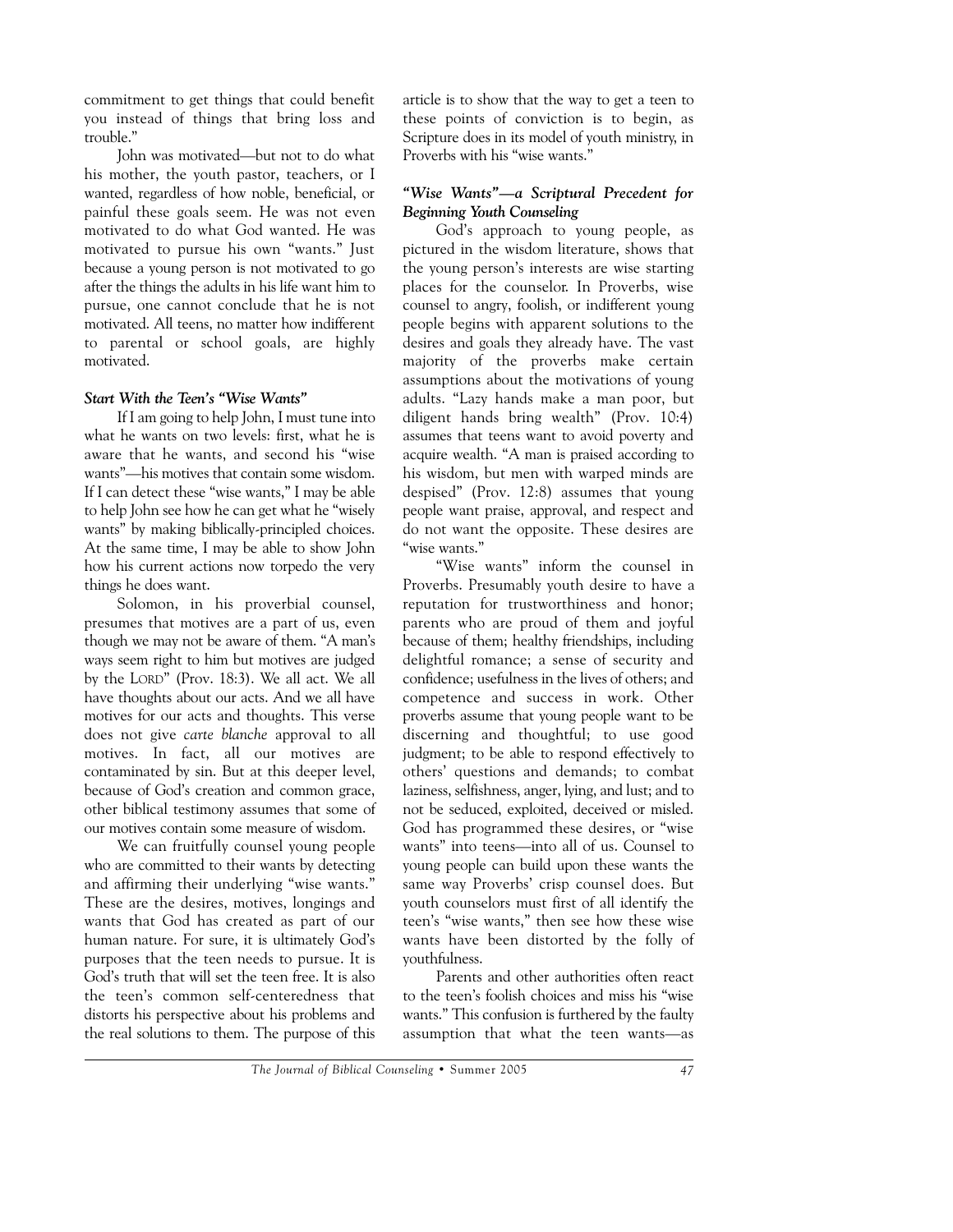reflected in his immediate choices, words, or patterns of behavior—is what he *really* wants. But most teens do not see where their choices lead. They do not live with an "eschatological perspective"—the big picture of how their decisions impact their future and God's purposes for them. They are here-and-now people, just as Proverbs assumes them to be. What did John want so badly that it made him willing to dig in his heels, and at great personal cost, refuse to do anything his parents and teachers wanted him to do? The counselor has to ask this question. The counselor has to be geared to listen for the "wise want," now distorted into foolish desires that direct the young person's choices.

"What do you want?" is a powerful and critical question in youth counseling. Answers vary but give clues to wise wants. "I just want to graduate and get out of here." "I want my parents to get off my back." "I just want to talk to kids about the Lord—all this academic stuff means nothing." "I just want to do what I want to do when I want to do it." Are there any wise wants behind these statements? Or is the counselor duty-bound to confront the teen with his rebellion, self-centeredness, disrespect, and laziness? All of these may be features of John's heart right now. But there is more to John than just these sinful responses.

Start by talking to this teen about how his stubbornness and disrespect can wreck his life and see how long you have his attention. Do this even with politeness and gentleness. The young person will not take long to realize whose wants are being addressed—and that they certainly are not his wants. There is more to look at than just the sin in counseling youth as important as that is. The issue is not, "Do we deal with the sin or do we not?" The issue is *when and how* do we deal with the sin.

Let's go back to my conversation with John. If I keep his "wise wants" in mind, I might say something like this:

> *John, I want to commend you for having such a high level of commitment to your own goals. I respect that so much. You are not willing to be moved from the place you've settled into for anything or anybody. That level of determination is rare in many young adults.*

*Furthermore, I think I sense a real spirit of independence in you. That, too, is a mature goal. Are these the things I'm hearing you say you want?*

#### **I guess so.**

*How else would you describe what you want out of your relationship with your parents and your time here at school?*

#### **I just want to be able to make my own decisions.**

*That is a very mature desire, John. You want the freedom to make your own choices and to accept responsibility for your own life. Is that what you are saying?*

#### **Yes, I'm old enough to make my own decisions. But they keep treating me like a child.**

*Do you know where these desires for maturity, commitment, independence, and the sense of responsibility come from?*

#### **What do you mean?**

*Well, John, these desires have been created within you. They are not wrong in themselves. God has built these interests in you as one created in His image. I respect your desire to make your own decisions, to be independent, and to be committed to the way of living that you've set as a goal for yourself. But, let me ask you a question. Is the way you are handling things at school and at home getting you the independence and freedom that you want?*

#### **Well, no, not right now.**

In this brief conversation, I have touched on John's wise wants. I listened carefully to John so that I could convey the fact that he's not being talked into something that he does not want. John lets me lead him because I focus on *his* wants. John is motivated to do what will get him what he wants and to avoid what will block his goals.

#### *"Wise Wants" and Self-centeredness*

Is it possible that this appeal could encourage or reinforce John's self-centeredness? Could this approach set up John to manipulate his parents or others to get what he wants? The answer is yes on both counts. But in spite of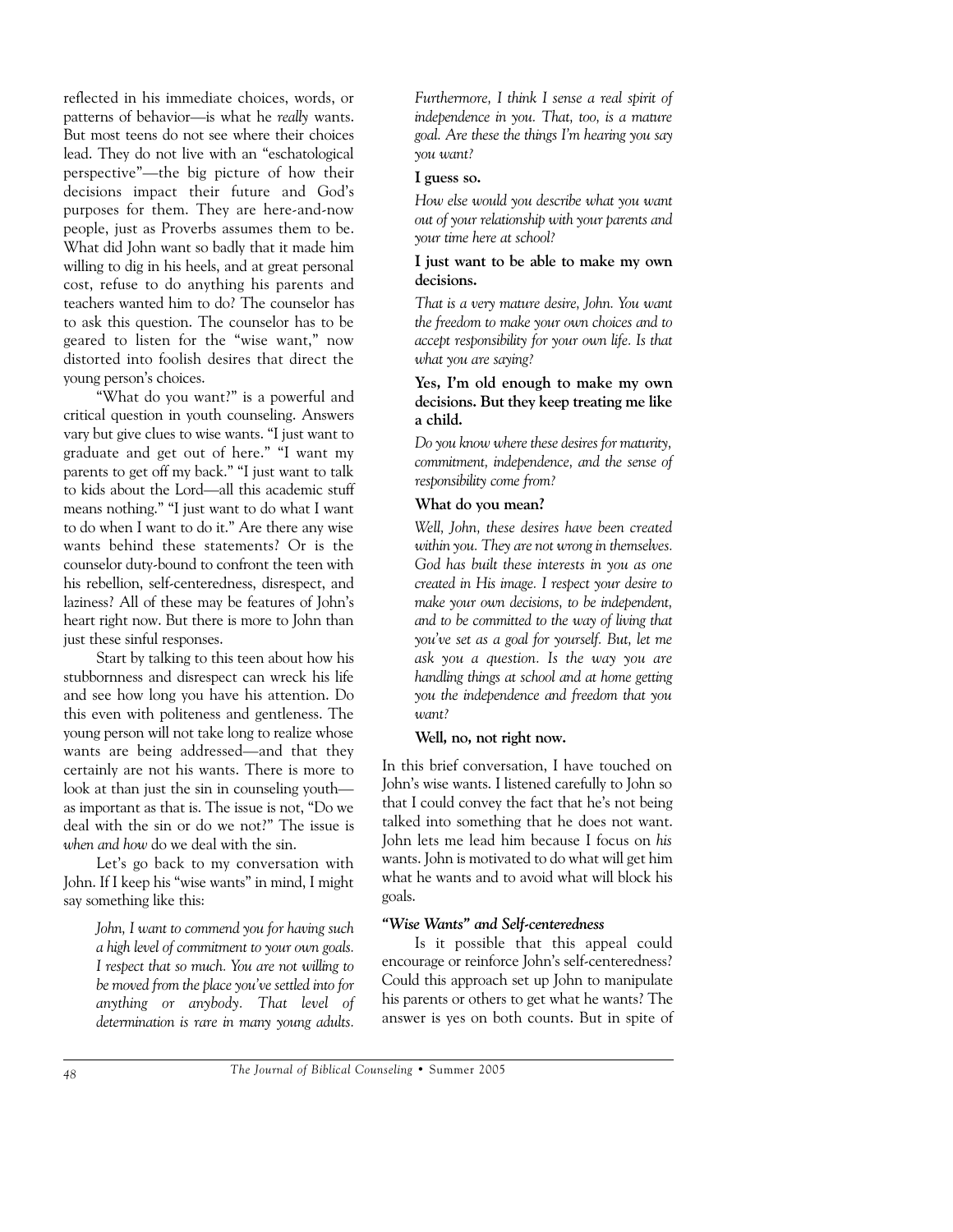these possibilities, the sages of Proverbs forge ahead with their pointed solutions-oriented counsel. They advise young people how to acquire what they wisely want—and what they certainly need. It is true that the counselors of Proverbs do this in the bigger context of the "fear of the Lord" (Prov. 1:7; 9:10). But while "the fear of the Lord" is the heart orientation that ought to control all choices, it seems to be a stretch to say that a teen's commitment to the fear of the Lord is the necessary condition in Proverbs for giving him wise counsel. The statement "A gentle answer turns away wrath, but a harsh word stirs up anger" is good advice for both a godly person and an ungodly person. Similarly, "…humility comes before honor" can bring God's favor to a pagan like King Nebuchadnezzar or to a godly young man like Samuel who fears the Lord.

The counsel in Proverbs is not only for parents to discuss with teens whose hearts are right with the Lord. Our deep desire is for all our teens' changes to emerge from hearts that love Christ. We know that godly counsel must ultimately address the teen's heart. But the journey that nurtures an angry teen's godly choices usually does not begin by early steps in which we talk about his need to love and follow Christ. In time, our ministry setting may let us go there, but often it cannot start there.

Throughout Scripture, God imparted good sense, logical thinking, and wise decisionmaking abilities to kings and others who were not interested in the fear of the Lord. His counsel usually centered on their selfpreservation, prosperity, health, and welfare. God gave wisdom to Nebuchadnezzar of Babylon, Cyrus of Persia, Pharaoh and the tutors He provided for Moses, the Roman officials in Jesus' time, Saul's teacher Gamaliel, and people without number throughout biblical history. In addition, God allowed them to prosper as a result—even though many of them used His benefits for their own personal kingdom building: to enhance their pride, fuel their arrogance, and exploit God's people. In the process, they stored up judgment for themselves (Rom. 2:5) while they abused God's kindness to them. But their misuse of God's goodness did not restrain His generous provisions to them. Even Jesus took note of this when He taught about love for neighbors—and enemies, saying, "He [God] causes His sun to rise on the evil and the good…So love *your* enemies…" (Matt. 5:43ff).

Biblical youth counselors need to recognize that they are in a position to love the rebellious, indifferent, angry adolescents in front of them. One way to do this is to begin with the teen's "wise wants" and show him how to satisfy these wants. Conversely, we can also love them by showing them how their poor choices can lead to more of the loss, pain, or trouble they are experiencing—just the opposite of what they want—"ruin" or a life that is "hard" (Prov. 13:15). God uses our good works (our helpful counsel), along with His own acts of kindness (John 6:35-38), to lead people to repentance and to show them His glory (Rom. 2:4; Matt. 6:16).

#### **Draw Attention to "Exceptions"**

When a teen realizes how he can get what he wants, he is often willing to put himself through a great deal of trouble to get it. Therefore, the strategies a counselor uses to effect change in a young person will be most productive if these strategies grow out of the teen's own experiences and goals. Counselors can help a teen identify wise things he's done in the past, by God's common grace, that have produced some of what he wisely wants. These "exceptions" are different, biblically-wise things he has said or done in the past that have produced more favorable outcomes than the ones he is getting now. Often these past situations involve some of the same people or events in his present situation.

For example, in the past Tara talked respectfully to her mom and enjoyed the privileges of going out with her friends. Now she's grounded. In the past Jared did his homework and was able to play basketball. Now he's ineligible. In the past Seth kept his room clean, came in on time, and helped his dad with work around the house. As a result he had a great relationship with his dad. Now they fight all the time. In the past Dana showed interest in other new students in school and made friends. Now she's lonely.

Drawing attention to exceptions like these can shift the counseling from being problemcentered to being solution-centered. By doing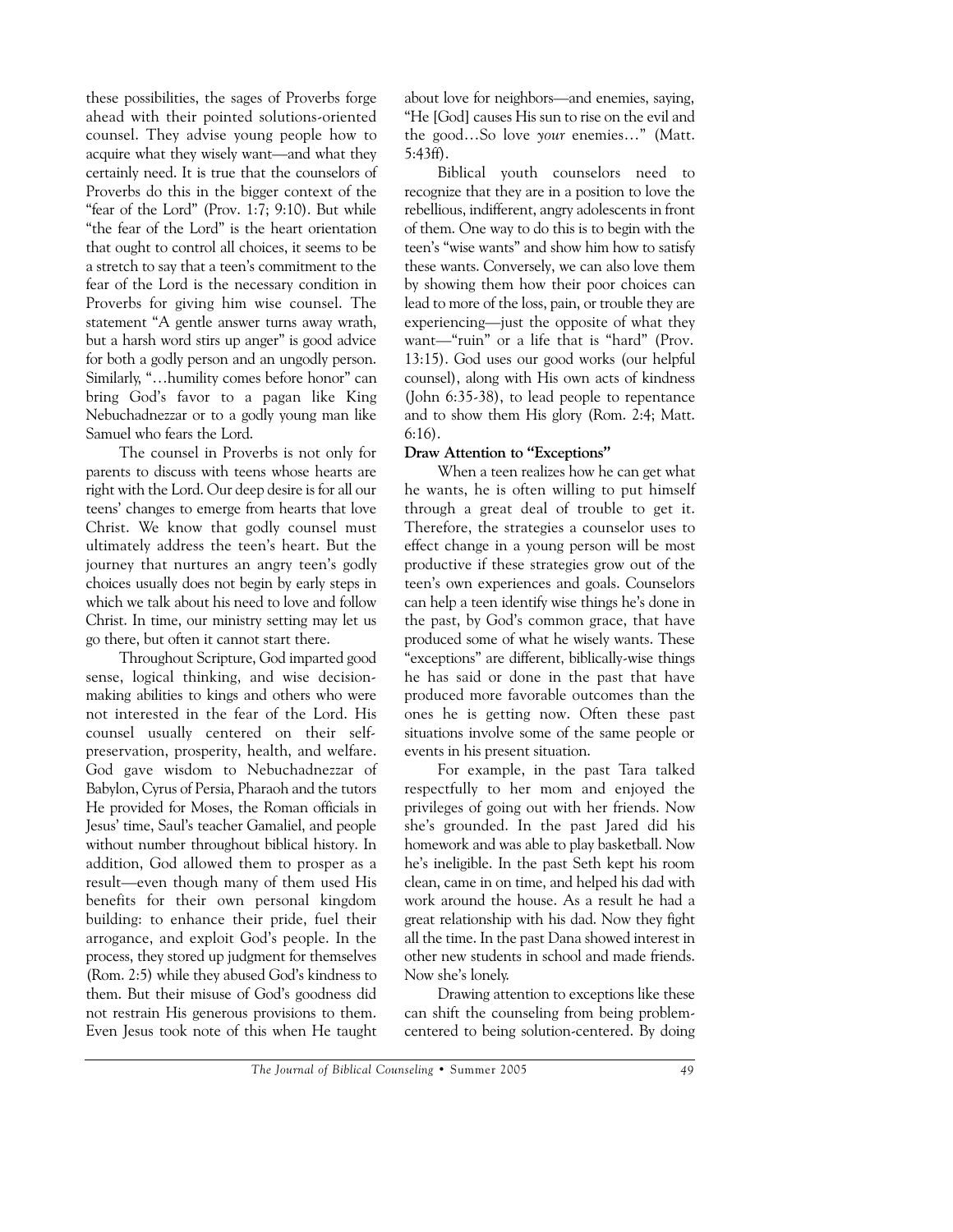this, the counselor sees the big picture of human nature, as Proverbs does. He talks to the teen about solutions in light of the young person's identity as one created in the image of God with life experiences he can draw upon. These solutions typically yield rapid change and movement toward the teen's goals because they are his own ideas about what has helped him get what he has wanted in the past. Most important, though, a solutions approach allows the counselor to be positive and affirming to the teen without being patronizing or manipulative. Godly youth counselors can genuinely recognize commendable qualities in students—their wise wants and their wise exceptions. This commonly produces trust and a close relationship with the counselor, which sets the stage for the most important counseling yet to be done: movement beyond this focus on self toward matters of the heart (idolatry, repentance, submission to Christ, and a life of faith and worship).

Most counseling and confrontation with angry young people focus on the teens' negative behavior. This "wise-wants," solution-oriented approach avoids the defensiveness, blame shifting, and turned-off feeling of teenagers suddenly confronted with their sin. It does not overlook or minimize sin, which must eventually be addressed. But getting to heart issues can start from the outside—with the concerns of the young person.

Is this the old Rogerian, self-sufficient, "I have the answers to all my problems within me" anthropology? No. The "wisdom of the organism" (Roger's term) will never be sufficient to stand the weight of the troubles of this life or of the life to come. Counselors can acknowledge that the teen, by God's common grace, has made some wise choices in the past and can use these past experiences to point the teen toward true freedom.

The uncommon nature of this approach to teens often catches them off guard. Their typical resistance and knee-jerk reaction to adult counsel—even nice, loving confrontation disappears. Now they are forced to think about their choices and not about "the enemy." Teens realize that the counselor is not the enemy talking to them, and you are commending them, not condemning them. You are not trying to change them. You are identifying the wise wants of students, who will sense that you are going to help them to be discerning about how to fulfill their wise desires. You do not minimize sin. You simply wait until the teen appears to have ears to hear, when your ideas are more likely to be heard—after rapport and trust have been built between you and the young person. "The tongue of the wise commends knowledge…" (Prov. 15:2) and "A wise man's heart guides his mouth, and his lips promote instruction" (Prov. 16:23).

#### **Temporal Consequences: The Sages' Cache of Weapons for Change**

Wholeness will only come to a young person as his heart is transformed and as he seeks first the kingdom of God. But to get him to that deep spiritual place, the sages of Proverbs offer nearly 700 examples of positive and negative temporal consequences for wise or foolish decisions. The true "beginning" or principal part of wisdom is the "fear of the LORD" (Prov. 9:10). But there are degrees of wise living that even dumb animals and insects such as ants, coneys, locusts, and lizards exhibit (Prov. 30: 24-28). Similarly, young people, even unbelieving ones, can practice some degree of wise living that will come back to reward them (Prov. 9:12) and may lead them to repentance (Rom. 2:4).

#### *Case Summary*

In the following case summary, the counselor listens for what the teen does not want (the problem), clarifies what she wisely does want (wise wants—the goal), looks for exceptions (immediate, temporal solutions), helps her plan her choices (her "wise" strategy), then leads her thinking toward her own heart needs. The setting is a Christian school guidance office, but could just as easily be a restaurant or ball game with a youth leader, parent, or pastor.

> Judy, a sophomore, had just transferred to our school from another school on the other side of the country. I had gotten to know Judy a little when I helped schedule her classes.

Judy stormed into the Guidance Center. **She's so unfair! She takes points off for**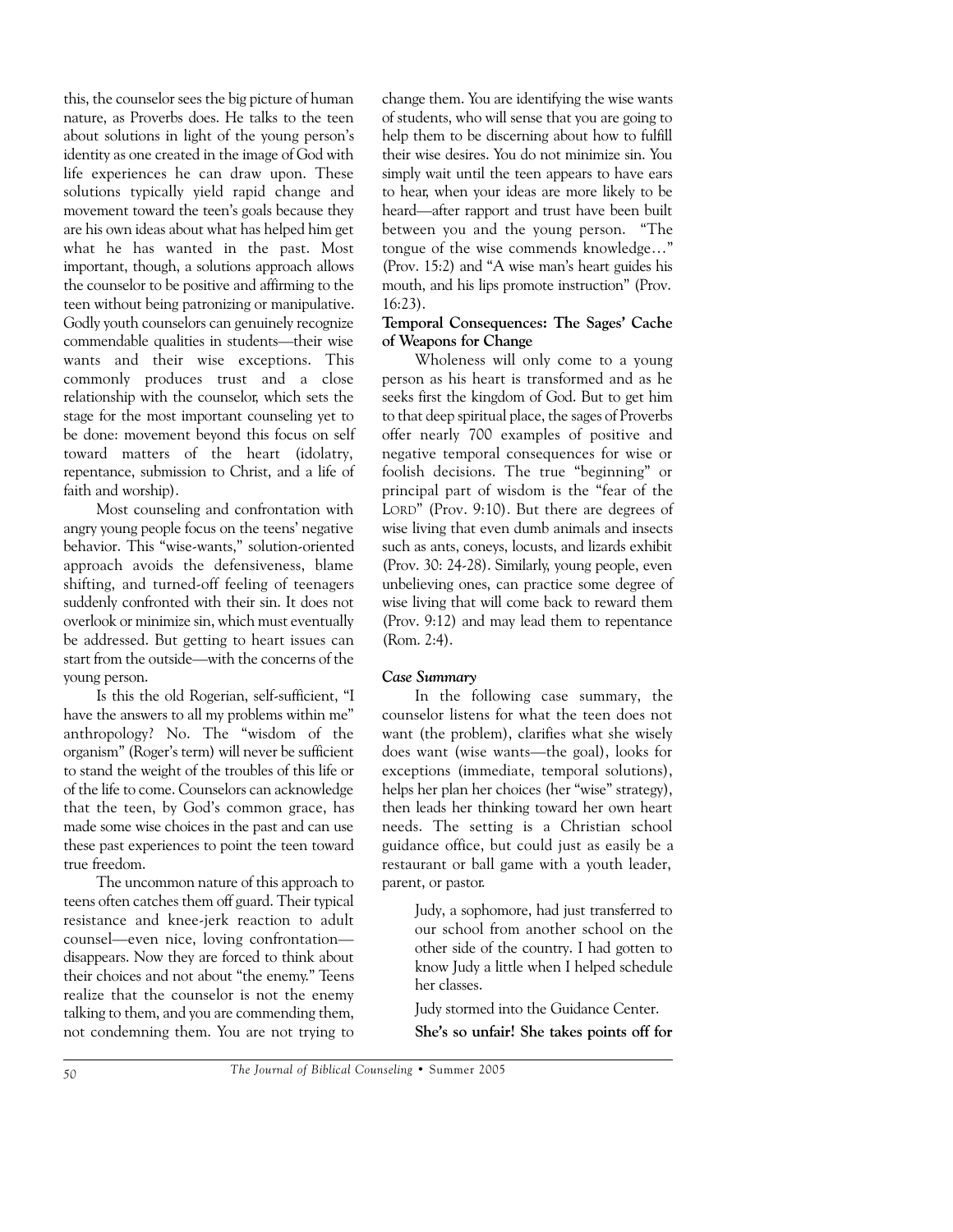**my geometry homework even when I get the right answers. I don't understand why she's so picky. I do the problems the way I was taught in my last school and I get the right answer. But that's not good enough for Mrs. Smith. She wants things done her way only. That's not right!**

#### *You're pretty upset about this aren't you, Judy?*

**Yeah. She is so unreasonable. My last geometry teacher taught us to do it a different way and I understand it. It makes more sense than the way she wants us to do it. But she won't let me do it my way—even though I get the right answer."**

*You don't have to do it her way, Judy.*

# **I don't?"**

*No, you can do the problems your way. In fact you don't have to do the problems at all, if you don't want to.*

# **I don't?**

Judy paused a few seconds. Then, as though she recognized that there would be a price to pay for doing it her own way, Judy said,

**Yeah, but she'll take points off and I want to get a good grade in geometry.**

*Yes , she probably will take points off.*

**But that's not fair. She shouldn't be able to do that.**

*Maybe she shouldn't, but can you control that?*

# **No, I can't.**

*So you have a choice. You can do the work the way Mrs. Smith wants it done and earn the points or you can refuse to do it Mrs. Smith's way and have points taken off.*

# **But that's not fair!**

*Maybe not. But what do you want me to do?*

# **Change Mrs. Smith.**

*Me? Change her? Who am I? Teachers are in charge of their own classroom procedures. I have no authority in her teaching. The principal won't make a teacher change his or her teaching methods as long as nothing is wrong with what she is doing.*

# **Yeah, but my grade will go down.**

*That's probably true. So, Judy, what do you want? It sounds like you've identified two ways things can go: you can get points by doing it her way and earn a stronger grade, or you can lose points and earn a weaker grade by doing it your way. What do you think you want to do? You can do whatever you want.*

Judy thought over her options. While she was mulling things over, I said,

*Judy, have you ever been in a situation where you've chosen to do something someone in authority wanted you to do, even though you wanted to do something different?*

#### **Yes, I think so.**

*Tell me about it.*

**Yeah. My dad wanted me to clean my room before I could watch TV the other night. I wanted to wait until the next day to clean my room, but I did it when he said to so I could watch my favorite show.** 

# *How did that work out for you, Judy?*

**Well, because I did what he said, he let me watch the show. Even more surprising, my dad watched it with me and was pretty cool about it.**

*So, how did you do that? I mean, what were you thinking that helped you to do what you didn't want to do?*

#### **I wanted to watch TV. Cleaning my room was the only way that was going to happen.**

*So you reminded yourself of the outcomes. That helped you get past your own preference to clean your room when it was more convenient for you, and to clean it when your dad wanted it to be done?*

# **Yeah, I guess so.**

*That sounds pretty wise to me, Judy. You looked at the outcome you wanted to achieve and you made up your mind, even though you didn't feel like it, to do what your dad wanted.*

# **I suppose that's what I did.**

*You didn't have to clean your room at that time, did you? But you did it because you were aiming for a goal. Right?*

**Yes. That's right.**